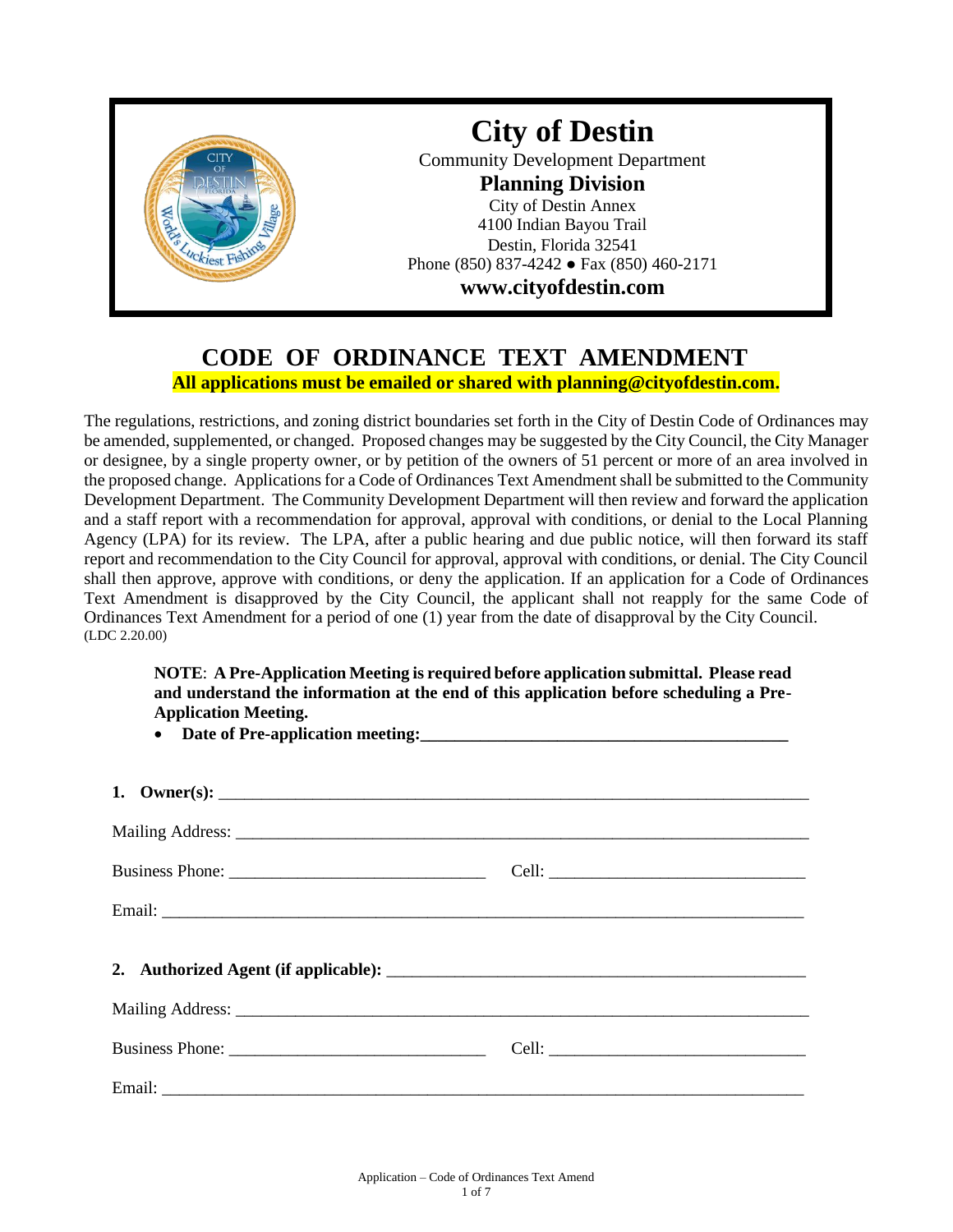### 3. Proposed Code of Ordinances Text Amendment

Please provide a general description, explaining why this amendment is necessary and/or appropriate.

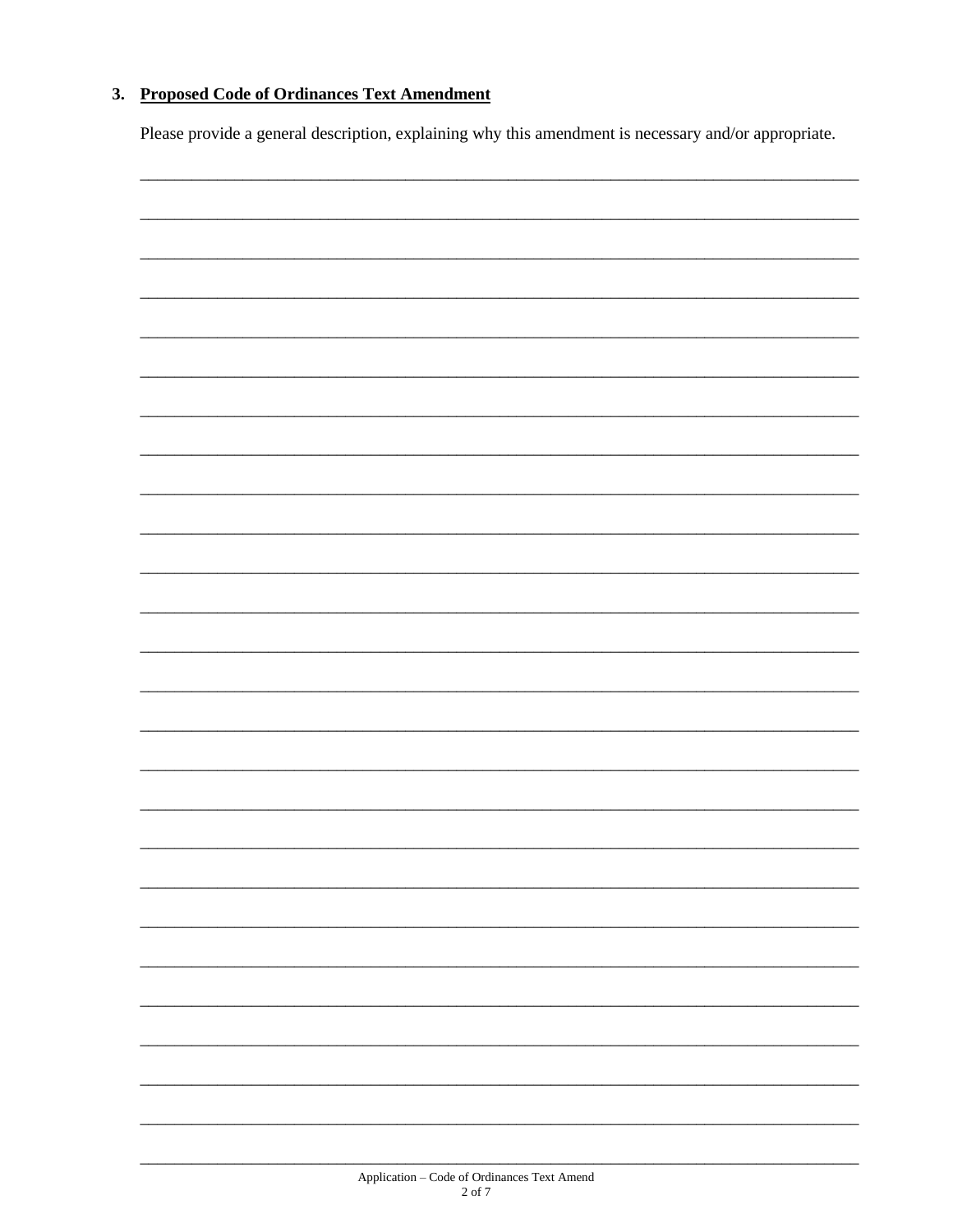### **4. SUBMITTAL REQUIREMENTS FOR CODE OF ORDINANCES TEXT AMENDMENT:**

- 1. \_\_\_\_\_ Completed Application **–** All applicable areas of the application shall be filled in and emailed or shared with [planning@cityofdestin.com.](mailto:planning@cityofdestin.com)
- 2. \_\_\_\_\_ Application Fee**:** [Fee Schedule](https://www.cityofdestin.com/DocumentCenter/View/119/Planning-Fees-FY2019?bidId=) (FY2019 Schedule of Fees, Resolution 19-11, adopted 08/05/19, effective 08/06/19)

**Application fee includes First Submittal Reviews only. Subsequent Submittal Reviews and all mailing costs will be invoiced to the Applicant; invoices must be paid prior to submittal of additional Submittal Review Packages.**

**Accepted Payments are Cash, Check, MasterCard or Visa. Checks shall be made payable to the City of Destin and submitted to the Planning Division, Community Development Department, City Hall Annex, 4100 Indian Bayou Trail, Destin, Florida 32541**

- 3. \_\_\_\_\_ Proof of Ownership A copy of the last recorded deed of the property. Owner on deed must correspond to "Current Owner" identified on page 1.
- 4. \_\_\_\_\_ Agent Affidavit (if applicable) Required if the applicant is other than the property owner.
- 5. \_\_\_\_\_ Application Affidavit Notarized acknowledgement by the applicant that the facts stated in the application are true.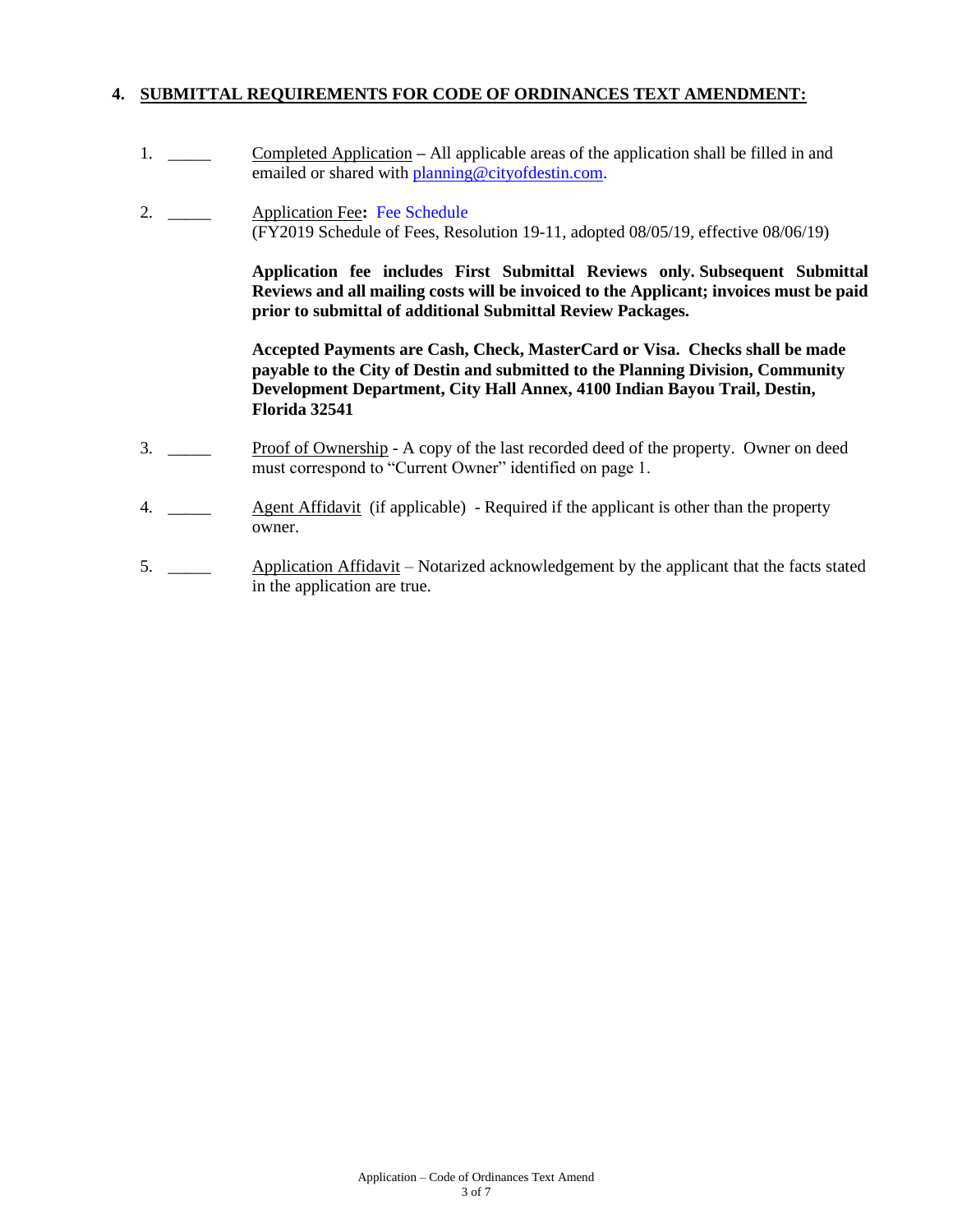# **AGENT AFFIDAVIT SPECIAL POWER OF ATTORNEY**

| and desiring to execute a Special Power of Attorney, have made, constituted and appointed, and by these presents                                                                                                                                                                                                                                                      |                     |  |
|-----------------------------------------------------------------------------------------------------------------------------------------------------------------------------------------------------------------------------------------------------------------------------------------------------------------------------------------------------------------------|---------------------|--|
|                                                                                                                                                                                                                                                                                                                                                                       |                     |  |
|                                                                                                                                                                                                                                                                                                                                                                       |                     |  |
| my Attorney-in-Fact to act as follows, GIVING AND GRANTING unto said attorney full power to act as my                                                                                                                                                                                                                                                                 |                     |  |
|                                                                                                                                                                                                                                                                                                                                                                       |                     |  |
| FURTHER, I do authorize the aforesaid Attorney-in-Fact to perform all necessary acts in the execution of the<br>aforesaid authorization with the same validity as I could effect if personally present. Any act or thing lawfully<br>done hereunder by the said attorney shall be binding on myself and my heirs, legal and personal representative,<br>and assigns.  |                     |  |
| PROVIDED; however, that any and all transactions conducted hereunder for me or for my account shall be<br>transacted in my name, and that all endorsements and instruments executed by the said attorney for the purpose of<br>caring out the foregoing powers shall contain my name, followed by that of my said attorney and the designation<br>"Attorney-in-Fact." |                     |  |
|                                                                                                                                                                                                                                                                                                                                                                       | <b>OWNER</b>        |  |
|                                                                                                                                                                                                                                                                                                                                                                       | Signature           |  |
|                                                                                                                                                                                                                                                                                                                                                                       | <b>Printed Name</b> |  |
| <b>STATE OF __________________</b><br>COUNTY OF                                                                                                                                                                                                                                                                                                                       |                     |  |
| The foregoing instrument was acknowledged before me by means of physical presence or online<br>$\text{notation}$ , this $\_\_\text{day}$ of $\_\_\text{xxxx}$ , 20, 0,                                                                                                                                                                                                |                     |  |
| By: $\overline{\phantom{a}}$<br>(Print name)                                                                                                                                                                                                                                                                                                                          |                     |  |
| Personally known _____ OR Produced Identification_______________________________                                                                                                                                                                                                                                                                                      |                     |  |
| $S$ eal:                                                                                                                                                                                                                                                                                                                                                              |                     |  |
| <b>Notary Signature</b>                                                                                                                                                                                                                                                                                                                                               |                     |  |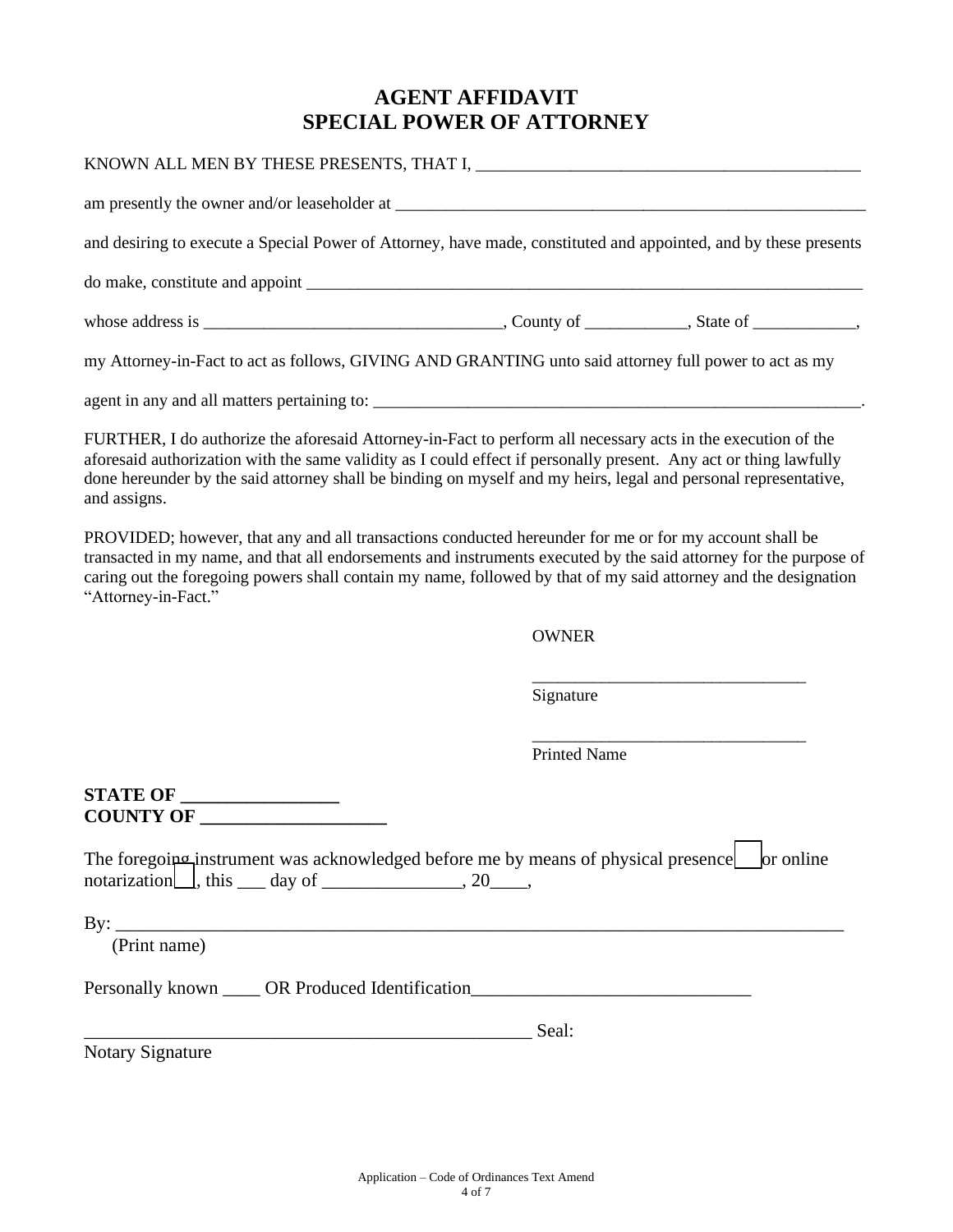## **CITY OF DESTIN APPLICATION AFFIDAVIT**

I declare that I have read and completed the foregoing application for an amendment to the City of Destin Code of Ordinances, and to the best of my knowledge, believe the facts stated in the application are true.

### APPLICANT

\_\_\_\_\_\_\_\_\_\_\_\_\_\_\_\_\_\_\_\_\_\_\_\_\_\_\_\_\_\_\_\_

\_\_\_\_\_\_\_\_\_\_\_\_\_\_\_\_\_\_\_\_\_\_\_\_\_\_\_\_\_\_\_\_

 $\blacksquare$ ÷.

Signature

Printed Name

**STATE OF \_\_\_\_\_\_\_\_\_\_\_\_\_\_\_\_\_ COUNTY OF \_\_\_\_\_\_\_\_\_\_\_\_\_\_\_\_\_\_\_\_**

| The foregoing instrument was acknowledged before me by means of physical presence br online |  |
|---------------------------------------------------------------------------------------------|--|
| notarization $\vert$ , this day of $\vert$ , 20, $\vert$ ,                                  |  |
|                                                                                             |  |

 $By:$ 

(Print name)

Personally known \_\_\_\_ OR Produced Identification\_\_\_\_\_\_\_\_\_\_\_\_\_\_\_\_\_\_\_\_\_\_\_\_\_\_\_\_\_\_\_\_

\_\_\_\_\_\_\_\_\_\_\_\_\_\_\_\_\_\_\_\_\_\_\_\_\_\_\_\_\_\_\_\_\_\_\_\_\_\_\_\_\_\_\_\_\_\_\_\_ Seal:

Notary Signature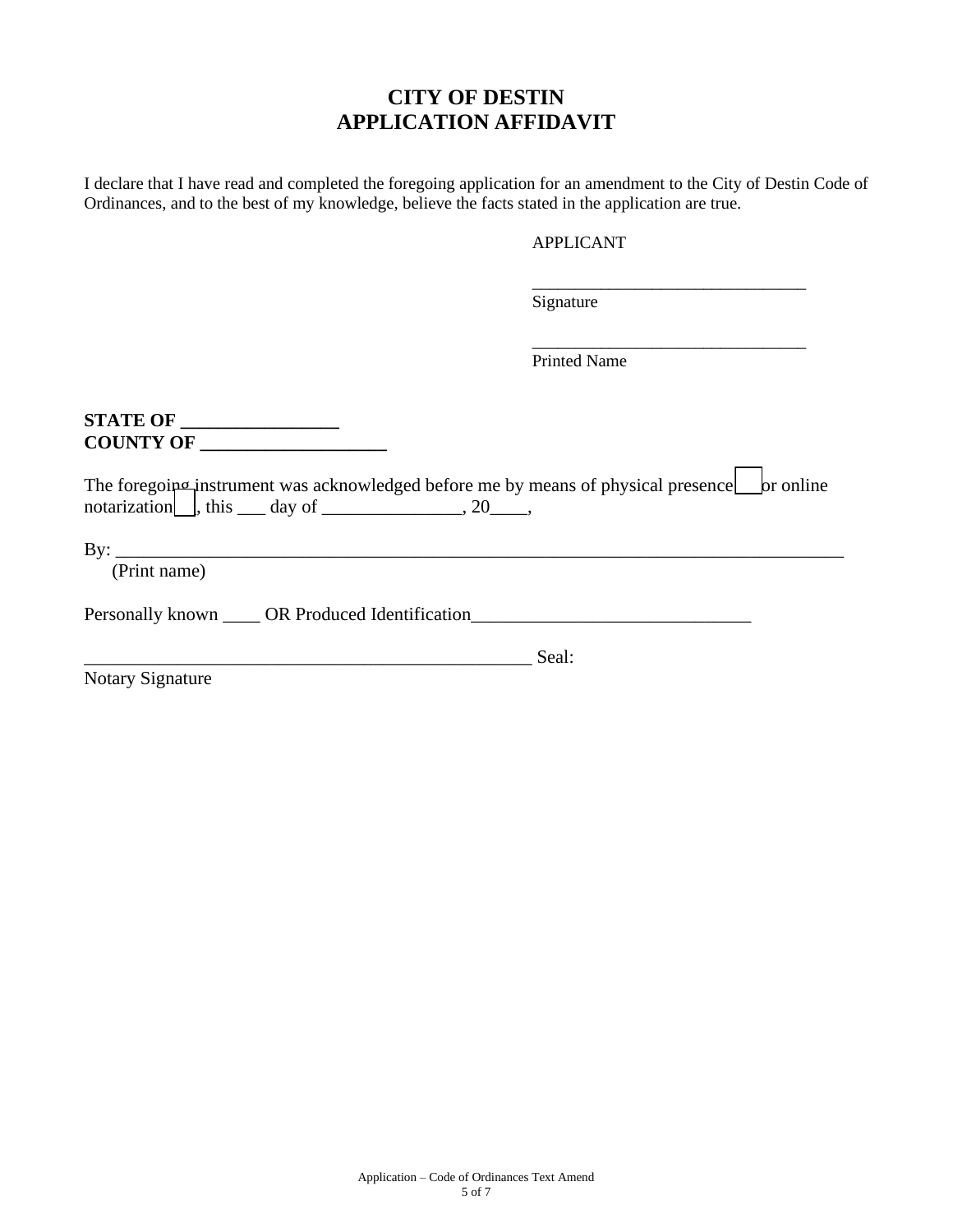### **DO NOT SUBMIT INORMATION BELOW WITH APPLICATION**

# **APPLICATION AND HEARING INFORMATION**

### **A. Does Your Request Meet the Criteria for this Application?**

As required by the Destin Comprehensive Plan and Land Development Code, certain criteria must be met in order to request a Code of Ordinances Amendment. The proposed amendment must meet the following two criteria in order for the City to accept the application:

- 1. The City cannot approve a Code of Ordinances Amendment application that would make the Code of Ordinances inconsistent with the adopted Comprehensive Plan.
- 2. The proposed Code of Ordinances Amendment cannot involve the same property in which an application for a Code of Ordinances Amendment has been denied within the past 12 months from the date of denial.

### **B. What Information Do I Need to Submit with My Application?**

- 1. A complete Code of Ordinances Amendment application and notarized Application Affidavit shall be emailed or shared with [planning@cityofdestin.com.](mailto:planning@cityofdestin.com)
- 2. Prior to submittal, a pre-application meeting with Planning Division staff must have been held.
- 3. Application Fee
- 4. A complete and notarized Agent Affidavit shall be submitted (if the applicant is not the owner). Agent Affidavit's must be provided from all owners of the subject property.
- 5. Additional information may be required, such as sketches, graphic representations, models, etc. to help convey the intended result of the Code of Ordinances Amendment.

### **C. Hearing and Application Submittal**

- 1. The Local Planning Agency (LPA) meets the third Thursday of each month at 5:30 pm in the City Hall Boardroom, 4200 Indian Bayou Trail, Destin, Florida 32541.
- 2. Application submittal deadlines are the third Thursday of each month, 30 days prior to the desired meeting date. Submittal by this deadline does not guarantee placement on a specific meeting date.

### **D. Preparing for Your Public Hearing**

1. A public hearing before the LPA is required for any proposed amendments to the City of Destin Code of Ordinances. The LPA will forward proposed amendment to the City Council for a first reading public hearing with a recommendation of approval or denial. The City Council must adopt the amendment by ordinance at a second reading.